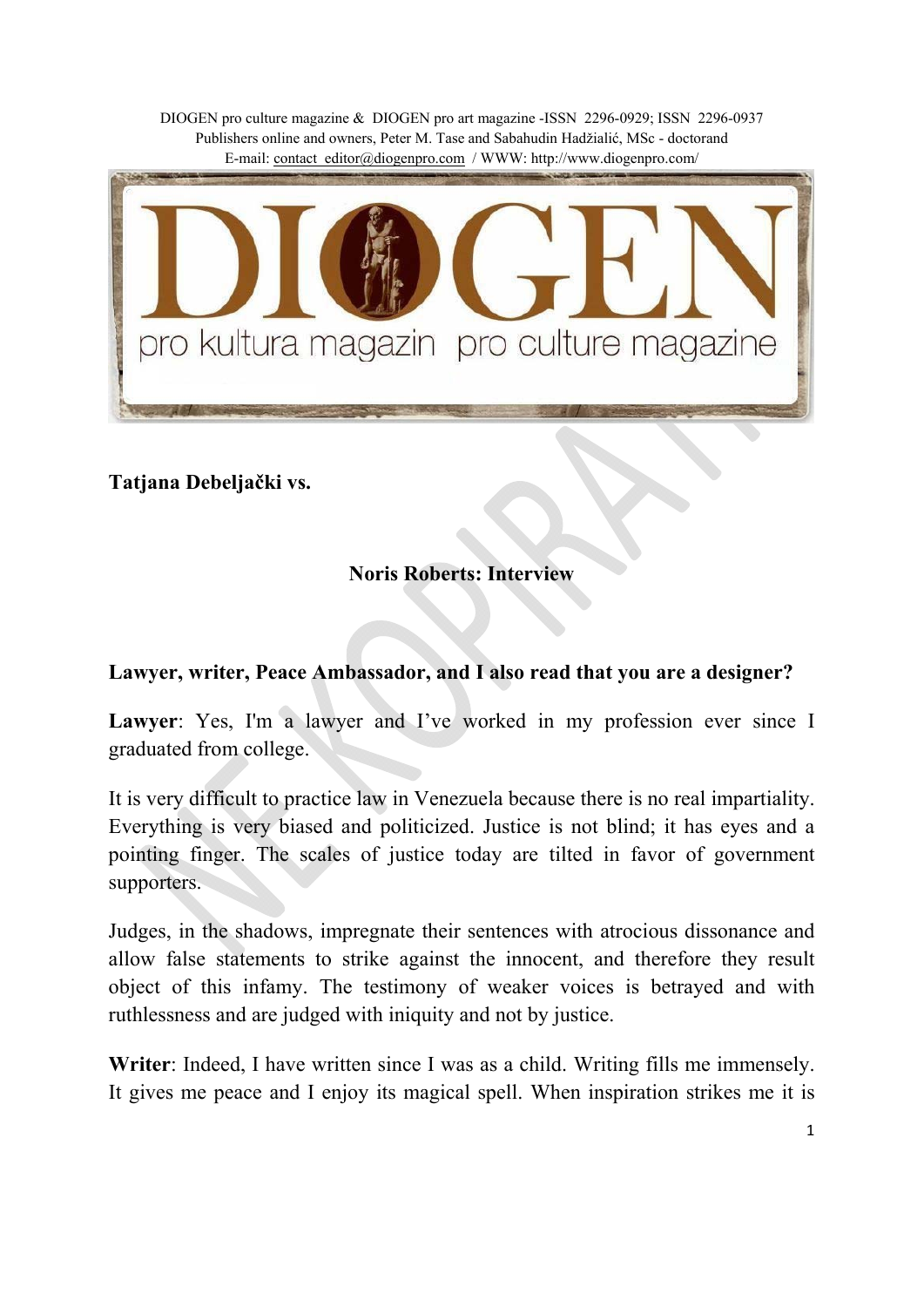full of virtue, I exhale each one of my words, which I absorb with hope and excitement. The words know my joys and sorrows and the alpha and omega of my imagination.

**Peace Ambassador**: It is very arduous and complex to work as a Peace Ambassador in a troubled country, where there is violence, intolerance and political polarization. However, I act according to my convictions and objectives. My work and action, as a messenger and representative of universal peace, is not limited to post comments on websites or sending emails with the logo of Peace Ambassador. I approach neighborhoods where the humble and needy people live, bringing a message of peace mainly to children to whom I read stories and play games with, encouraging activities aimed in a simple way, to lead them to the concepts of tolerance and brotherhood. I also work with and help adults by providing free legal assistance in legal clinics, that I created years ago. In order to carry this out I have the collaboration of other colleagues who share generously, the concept of solidarity, but in a very practical and direct manner. I do not give away clothes or food, but twice a year, at Christmas and Children's Day, I do give children toys, thanks to many people who donate them for that purpose.

**Designer**: As said in another interview, during a very special moment in my life, in my teens I had cancer, of which I am a survivor. I had to mitigate and forget everything that was happening to me, during that process, and therefore I decided to study fashion design. I confess that I liked very much, because it is a highly creative activity. Even today I design part of my wardrobe.

#### **Can you tell us something about your hometown and growing up?**

My hometown is Puerto La Cruz, Venezuela, located in a coastal area, in the northeast of the country, surrounded by beautiful beaches, with open, friendly and easy smiling people.

I grew up in a family environment where love, respect and discipline were foremost. As a little girl I laughed a lot and enjoyed playing with my dogs and a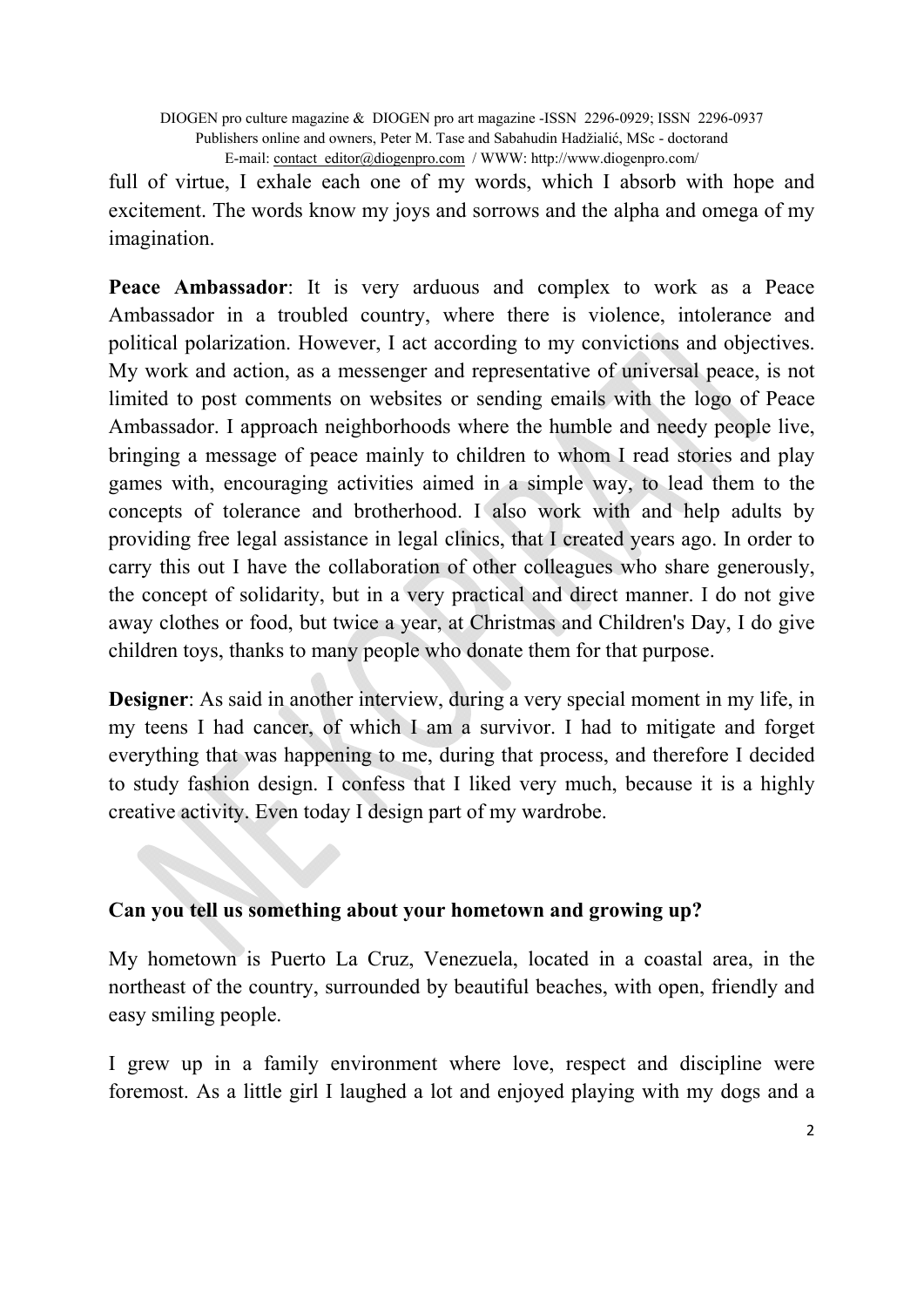rabbit that my eldest brother gave me. However, reviewing the footsteps of my childhood, there were also times when the hardships of my soul hurt more than those of my heart. Sometimes I felt alone despite being surrounded by many brothers and sisters, because they were older than me, they obviously involved in their own activities. As a little girl I was very sensitive; as a teenager I was very quiet and reserved and sometimes unable to express my feelings. I was lost in my world of dreams and expressed my feelings and thoughts writing stories and poems.

#### **So far, in different languages, 31 video-poems published?**

Yes, I'm doing this to promote freedom of expression, to expand the relations between the peoples of the world, to share a joint effort but basically it is intended to convey a message of love, peace, freedom. I am thankful for having the cooperation of many people. Poets, musicians, speakers, translators and video and sound technicians have intervened pro bono in this project to make this come to be. I firmly believe that the world should not have political boundaries, borders or censorship and should raise itself above racism, ideologies, dogmas, prejudices and discrimination. This is my way of putting my grain of salt in a vast ocean full of pain and injustice. I very much enjoy this on going project.

# **What is your greatest pleasure when you write?**

The ability to express myself through writing is the greatest gift that life and God gave me. Writing takes over my emotions. Words suddenly appear, they go through my mind and bloom in a fertile field of my imagination. When I write wonderful things take place in my soul, sensations that walk on the tips of my fingers. The words flutter in my mind and convey me tranquility and appeasement, no matter the topic that arises.

# **You've been writing since childhood and is it primarily poetry?**

Yes, I write from the age of nine. Who lead and encouraged me into the beautiful world of poetry was my father. When he came home from work, he sat me on his legs and recited a poem. That made me extremely happy and in return I would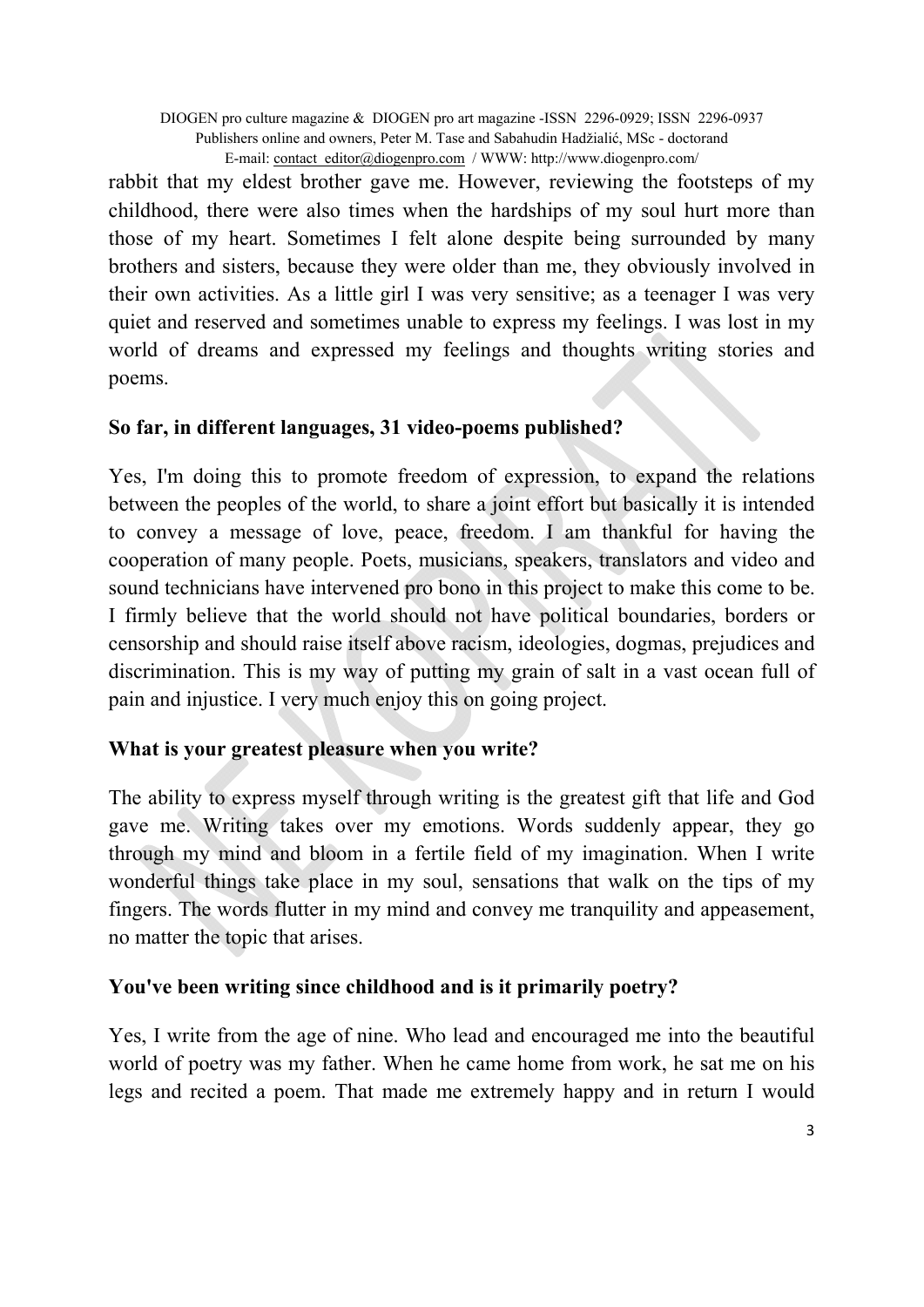recite him one that I made up. I soon learned and realized that words were beautiful and at the same time powerful.

I not only write poetry, I have also written short stories and narratives that have not yet been published.

#### **When did you publish your first book and how did success follow later?**

In 2002 I published "The Mirror of the Soul", a collection of poems, in a limited edition that was sold privately to gather funds for a healthcare foundation for poverty stricken children. My satisfaction was enormous and continues up to today as I felt that the outcome of this success was the result of many children's smile that I will never forget.

#### **The rest of the time used for writing, reading and listening to music?**

Yes, I enjoy all kinds of music and I read everything that comes to hand. When I can I go to the seaside, in late afternoon, or I simply escape into the mountains to be in touch with nature.

# **Peace Ambassador requires getting much closer to the people and each day brings a different challenge?**

Yes, it is a great challenge to live in such a troubled, divided, intolerant and violent country. It is a challenge because of the insecurity and anger that is reflected in its inhabitants. All this is the result of the language, violent actions, and grotesque and disrespectful daily speech that comes from government speakers and the head of state. It is curious and unfortunate since that this situation is much like Orwell's 1984, because while talking of peace and love the government sows division, hatred and violence. Each day does become a challenge and requires getting closer to people, to work harder and find alternatives to achieve the goals I've set. Yet, as difficult as it is, it is important to continue this work.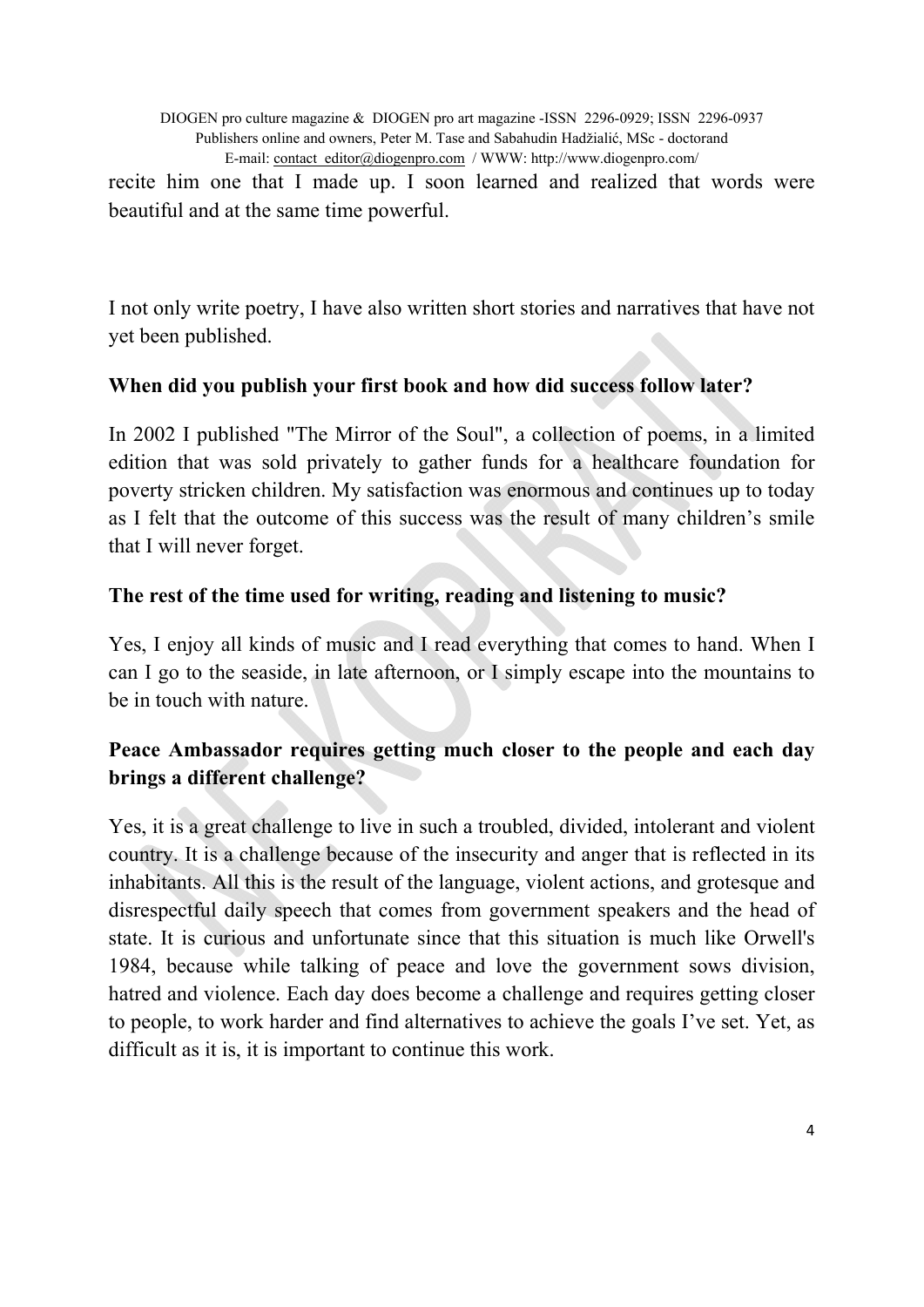#### **Say something about your opus, prizes, travels, and friendships?**

**Opus**: I will publish, by the end of the year, another collection of poems titled " Whose fault is it?" which is a connection between injustice and hope. I'm also in the process of writing a literary journal called "Momentos" (Moments) that will probably be released in the first quarter of 2016. Up to now I've written over 1200 poems, numerous short stories and narratives that have not been published yet.

I have participated in anthologies. My work can be seen in literary magazines and much of my work has been widely disseminated on the Internet in various languages. In Italy, several of my poems were used to make songs.

In addition to the video-poems that are in Youtube I have two websites; one is "De Letra en Letra" and the other is "Palabras Pinceladas". Because of technical reasons, these have not been updated, but nonetheless both have part of my work and include poems and short stories published in Spanish, English, French and Italian; there are also sections which other authors have published their poems.

**Awards**: I have had the honor of receiving numerous awards and I'm very flattered by it. I never intervened or participated in competitions, basically because I never had a need or interest in it. The most recent award has been the Naji Naaman's Literary Prize and was named honorary member of Maison Naaman pour la Culture for my poem "My poetry is" that was sent to this contest, without my knowledge, by a colleague friend. Maybe later on I will take the initiative to intervene more actively in contests or competitions, but now I feel that my greatest reward has been to express my words and thoughts and essentially sharing them with others.

**Travel**: Before I used to travel a lot but it is now very difficult to leave Venezuela because there is a very strict exchange control and it is very difficult to get airline tickets since many airlines no longer operate in Venezuela. Unfortunately I had to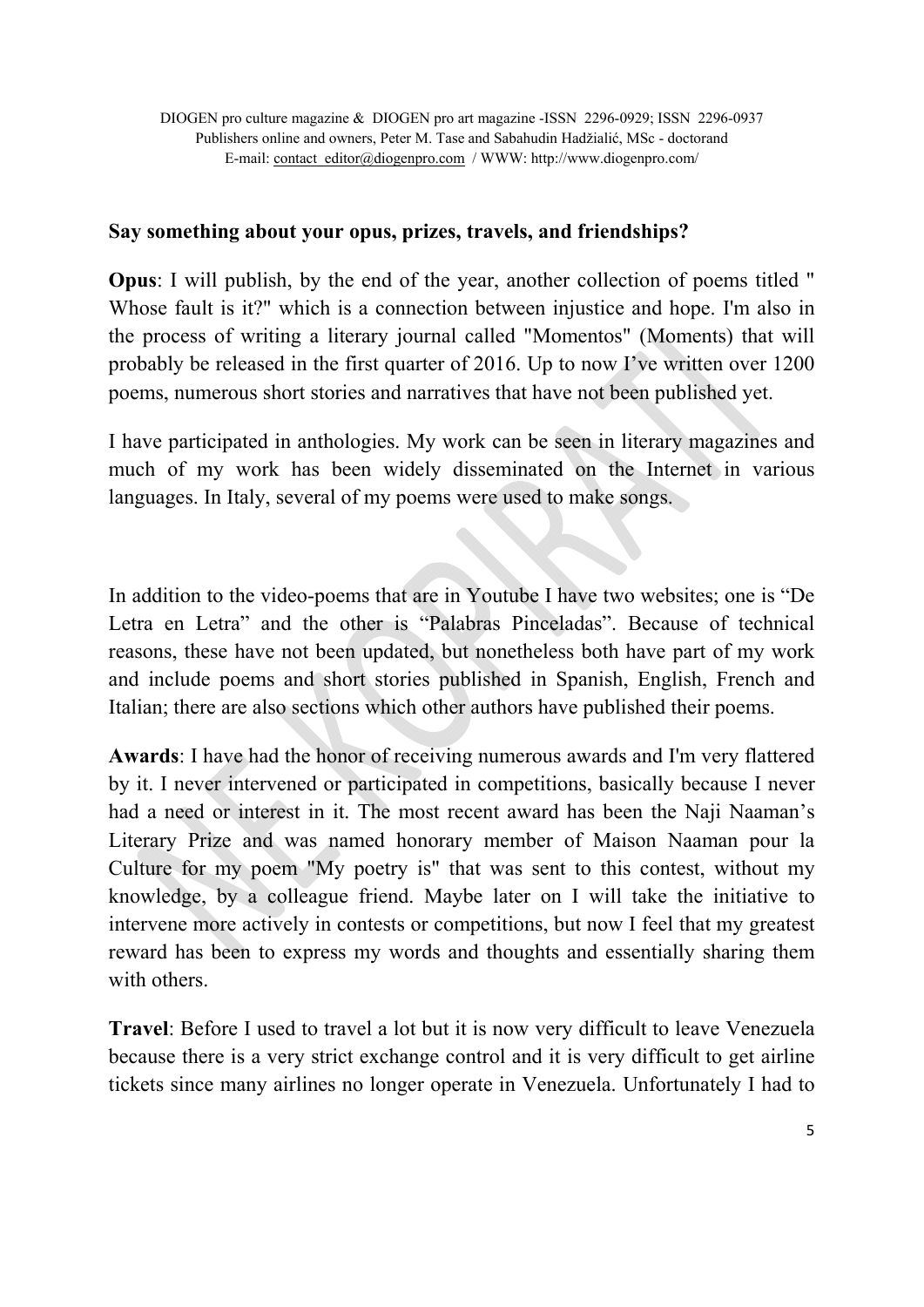decline numerous invitations I had from colleagues and friends abroad; christening books, performances, etc. For now I am not attending invitations because of what I explained before. Venezuela has become an open-air prison for most of the population.

**Friends**: True friends I have few and these have been very good friends for many years now. We are very close. They are at my side when I need them and I'm there for them when they need me. We sometimes get together for lunch and we try to see each other on weekends either to go to the mountains, the beach or just to meet in one of our homes to share a moment. Beside my friends I have many acquaintances and colleagues of whom I have great affection and respect.

# **How do you manage all that with so much work that you do? Do you have time for yourself?**

Time is human being's relentless enemy. So much to do and the hours don't seem to be enough, but I try to organize my activities so that my goals are met. Aside from my professional obligations, my contribution to community affairs as Peace Ambassador, I always keep in mind and am very careful to have time for myself; to write, read, think, and share time with friends.

#### **What inspires you?**

What inspires me is what I see, what I feel, what some people radiate. My inspiration usually comes at dawn. The words start falling into my hands and seem they can look at me without having eyes. They vibrate in the walls of my mind; they talk, scream, cry. They raise me to a different mind level; I feel dominated by them, they catch me with a friendly gesture that is woven in silence and without excuses interrupt my sleep.

I envision myself submerged in millions of words that are multiplied, like someone who makes thousands of copies with a photocopier. Words strongly sink between my fingers, and at that moment, in silence, I look at the mirror in my room and think; in that mirror my life or my death can be reflected. Time passes quickly and through my hands thousand of words and stories fall into the field of my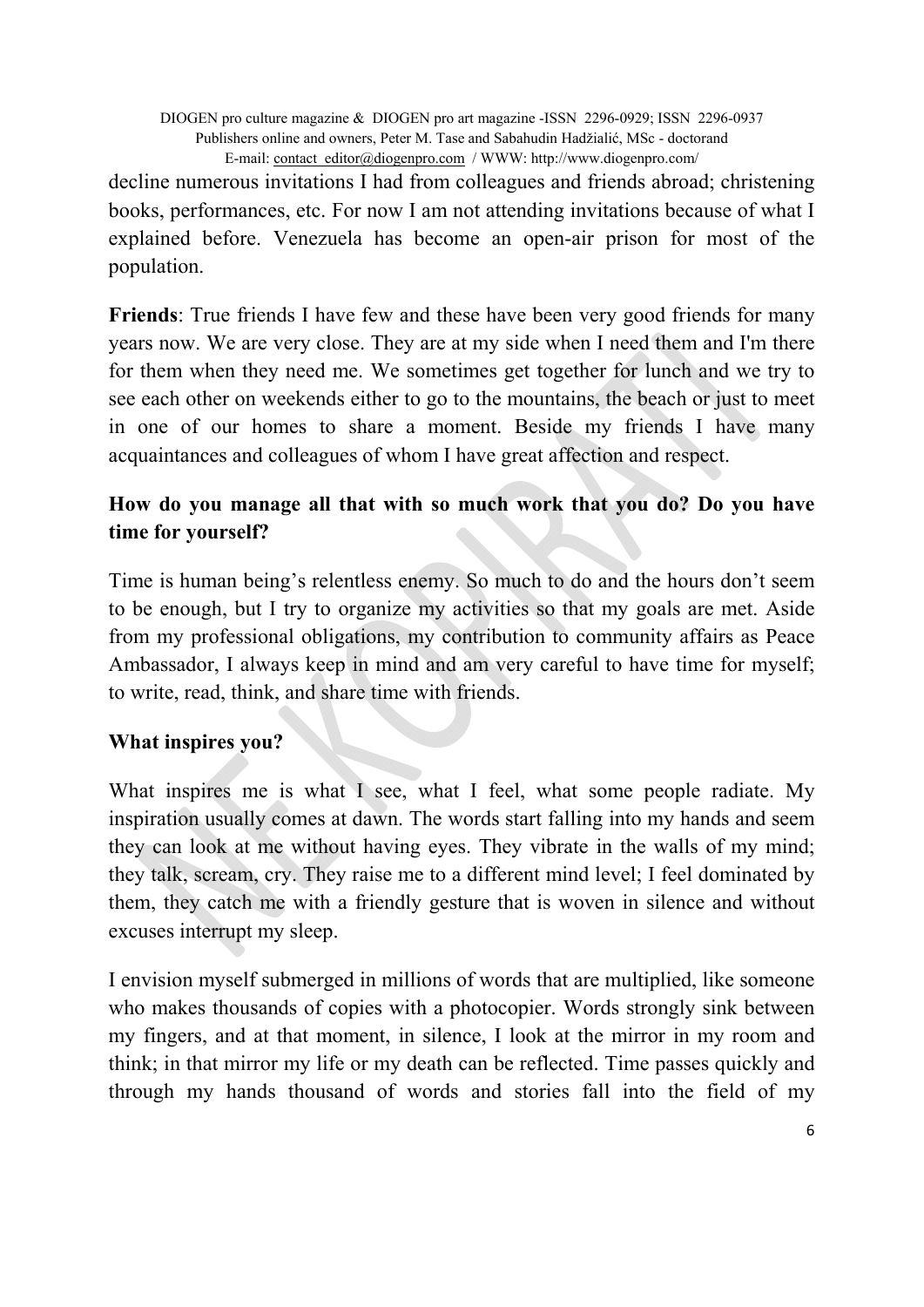imagination until they glide to my fingertips and eventually are exposed in ink and on a paper.

# **Is there anything that could pinpoint and tell us about yourself between dreams and reality?**

Many real sentences arise and are less credible that of those that go through my mind. I think of the unlimited power of the mind that leads us, with particular regularity, to meditate about beautiful and profound things to come and without realizing it, before us, there is starry sky that stretches out its hand and acting like mirror that allows us to be honest, sincere; our soul.

When I was younger and very naive I thought I could change things by writing, without knowing or even imagining the joys and sorrows that I would have sharing my words with friends and other people that where not so friendly.

Death does not trouble me, but agony does. I've never been afraid of anything and least of all of physical suffering, because I've gone through that phase and thoroughly know what its about. What I never imagined is that my palliative, in face of the reality that I lived, would be writing.

# **Noris Roberts's career in a few years?**

 Write, write and write more every day. Later on I want to create an organization or collaborate with UNESCO to work on behalf of the needy and homeless, especially for children and the elderly. There is too much suffering in our world and I want to contribute to help give even a small amount of relief.

# **What are your plans for creative work in the near future?**

My plans for the near future are to publish my next collection of poems, later this year. Secondly, publish my literary journal "Moments" which will probably not be in Venezuela. I also have in mind to publish a novel, together with a script, with the aim of turning it into a movie. For this purpose the main theme, characters and plot have been selected and what I have to do is develop it and bring it into life.